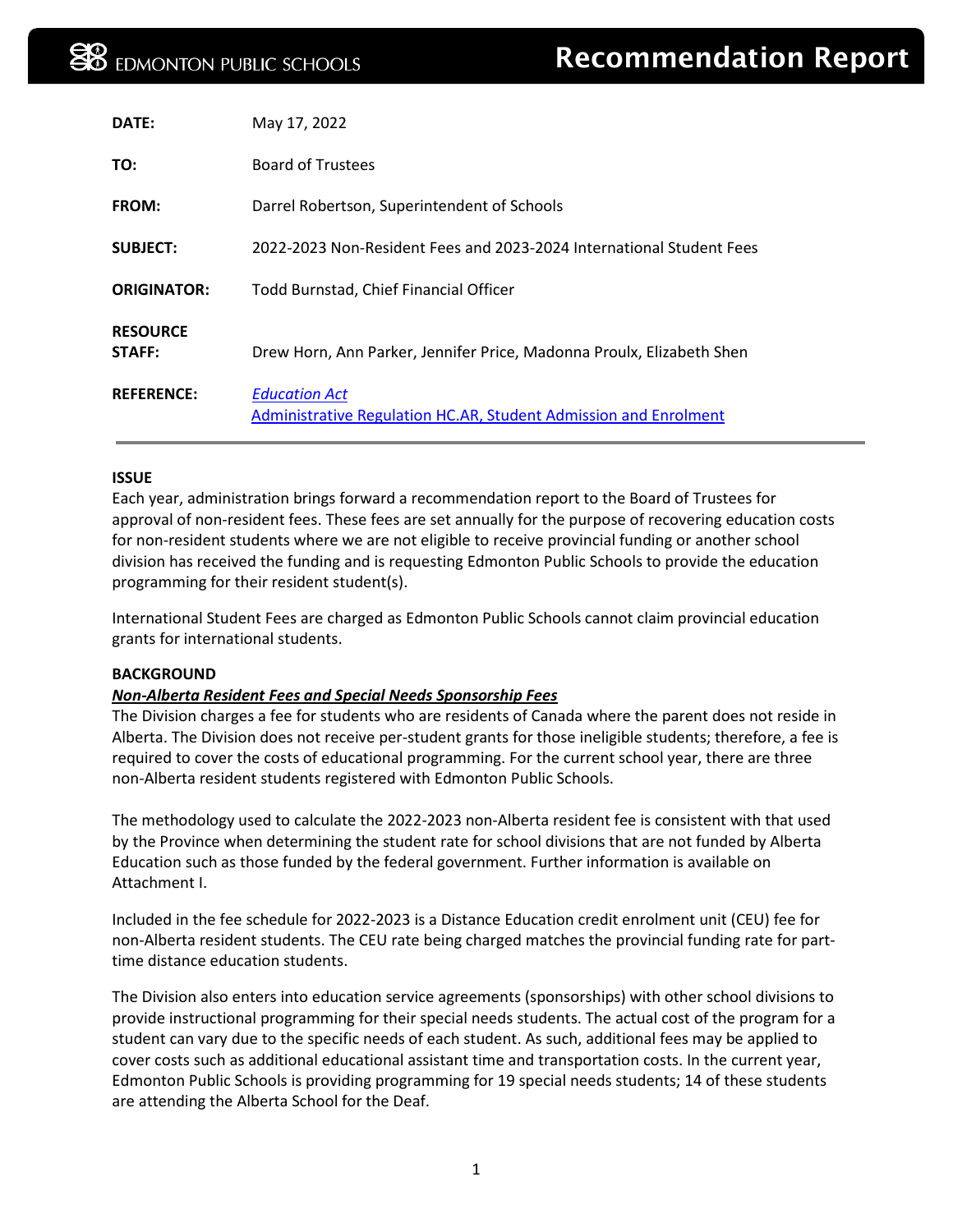For the 2022-2023 school year, a proposed change in fee structures has been introduced to address differences in funding eligibility for sponsored Alberta residents versus sponsored non-Alberta residents. The Division can claim eligible students from other Alberta school divisions and receive the per-student grants. These students will be included in the Division's weighted enrolment average (WMA) and in turn, we will reduce the Alberta resident fees by the "per-student WMA FTE rate" outlined in Attachment I, note 1.

# *International Student Program Fees*

Through the International Student Program, the Division has over 25 years of history of offering fulltime, academic programming to international students from a variety of countries. This school year, 31 Division schools served 245 international students from 33 countries. This is a decrease of approximately 50 per cent due to the COVID-19 pandemic. Despite this, the program generated revenues in excess of \$2.35 million, with the majority being allocated to schools and the remaining balance being used to support central support program costs.

Several factors are considered in determining the International Student Tuition Fee including the cost of a senior high program with English Language Learning (ELL) instruction and support services, Division operational costs including staff salaries and expenses associated with operating and managing the program and the current market conditions for programs of a similar nature in Alberta and across Canada.

An increase of \$500 to the international student tuition fee is being recommended, effective for 2023- 2024, to ensure the Division is consistent and competitive with 2023-2024 fees charged by comparablesized metro boards. Historically Edmonton Public Schools and the Calgary Board of Education (CBE) have aligned fees and this increase would continue to ensure this alignment. The International Student Program has not seen an increase in fees since the 2018-2019 school year.

# **RELATED FACTS**

- Sponsored special needs students from other Alberta school divisions have, in the past, not been part of our WMA calculation. Provincial funding was normally claimed by the school division where the student resides but this has now been changed to allow the Division to claim funding for these students. Sponsorship agreements are the mechanism to transfer funds, needed for providing highneeds programming, from the resident school division to Edmonton Public Schools, in addition to provincial funding.
- Sponsored special needs students from outside Alberta and other non-resident students are excluded from the WMA calculation for provincial funding.
- Non-Alberta Resident fees and Special Needs Sponsorship fees are reviewed annually based on the costs of programming and in context with changes to student funding rates.
- International Student Fees are requested two years in advance to ensure sufficient time to communicate the fee schedule to families and partners. As well, the advanced notice is required to respect that families must be afforded adequate time to plan and budget.
- International Student Fees continue to be allocated in a manner that maximizes revenues to schools but at the same time ensures sufficient financial resources to administer the program.

# **RECOMMENDATION**

**1. That the proposed 2022-2023 Non-Alberta Resident fees and Special Needs Non-Resident fees be approved (Attachment I).**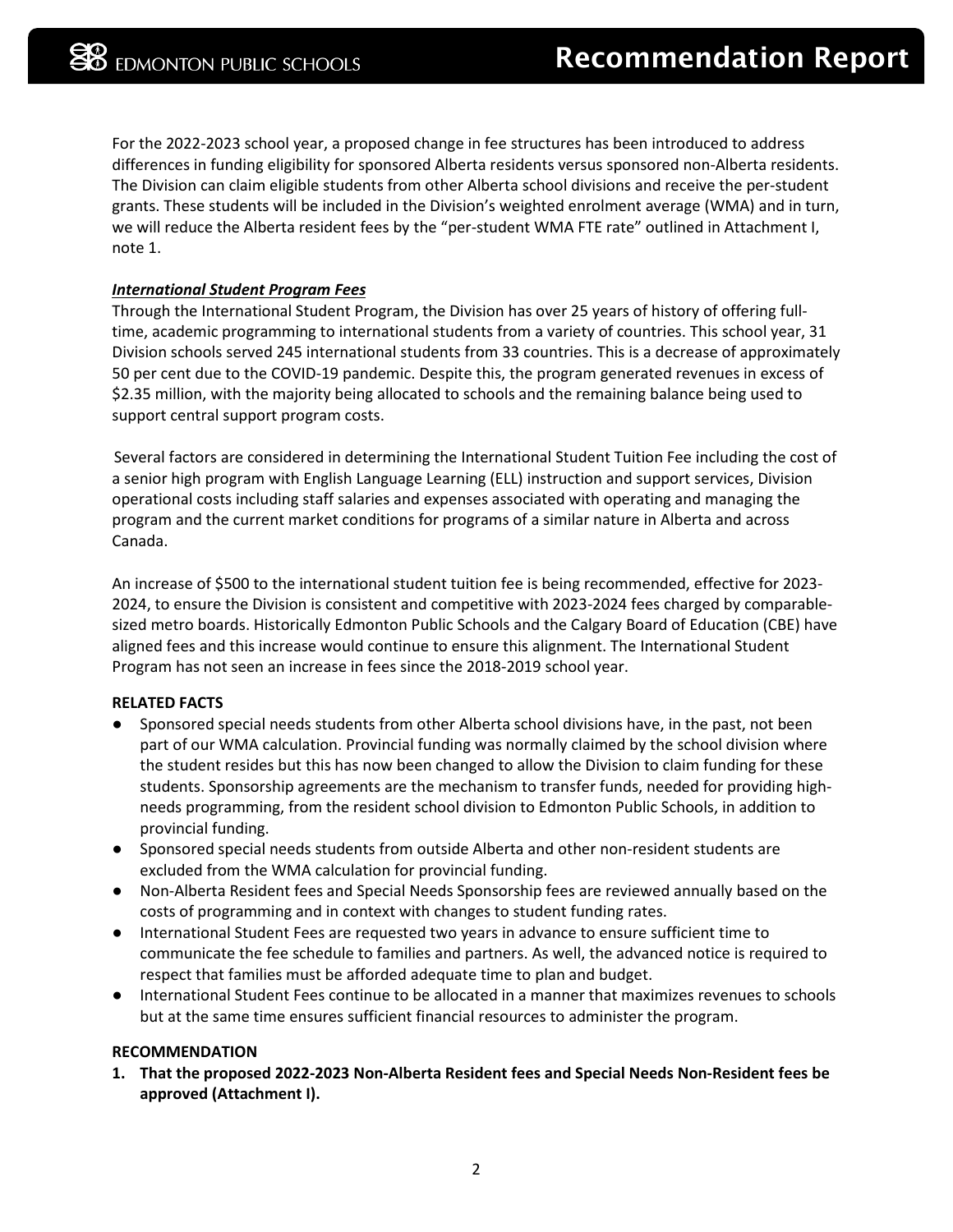**2. That the proposed 2023-2024 International Student Tuition fee of \$13,000 and an International Student Application fee of \$250 be approved (Attachment I).**

# **CONSIDERATIONS and ANALYSIS**

- Changes to the provincial funding framework have been considered in determining the attached fees.
- Changes to the Division's budget allocation model have also been considered in determining the attached fees.
- Revisions to Administrative Regulation HC.AR, Student Admission and Enrolments have been considered in the development of the attached fee schedule.

#### **NEXT STEPS**

Once approved, the rates will be communicated to Division staff through *Connect* and International Student materials will be updated.

#### **ATTACHMENTS and APPENDICES**

ATTACHMENT I 2022-2023 Proposed Non-Alberta Resident and Special Needs Sponsorship Fees 2023-2024 Proposed International Student Tuition and Application Fees

TB:ja